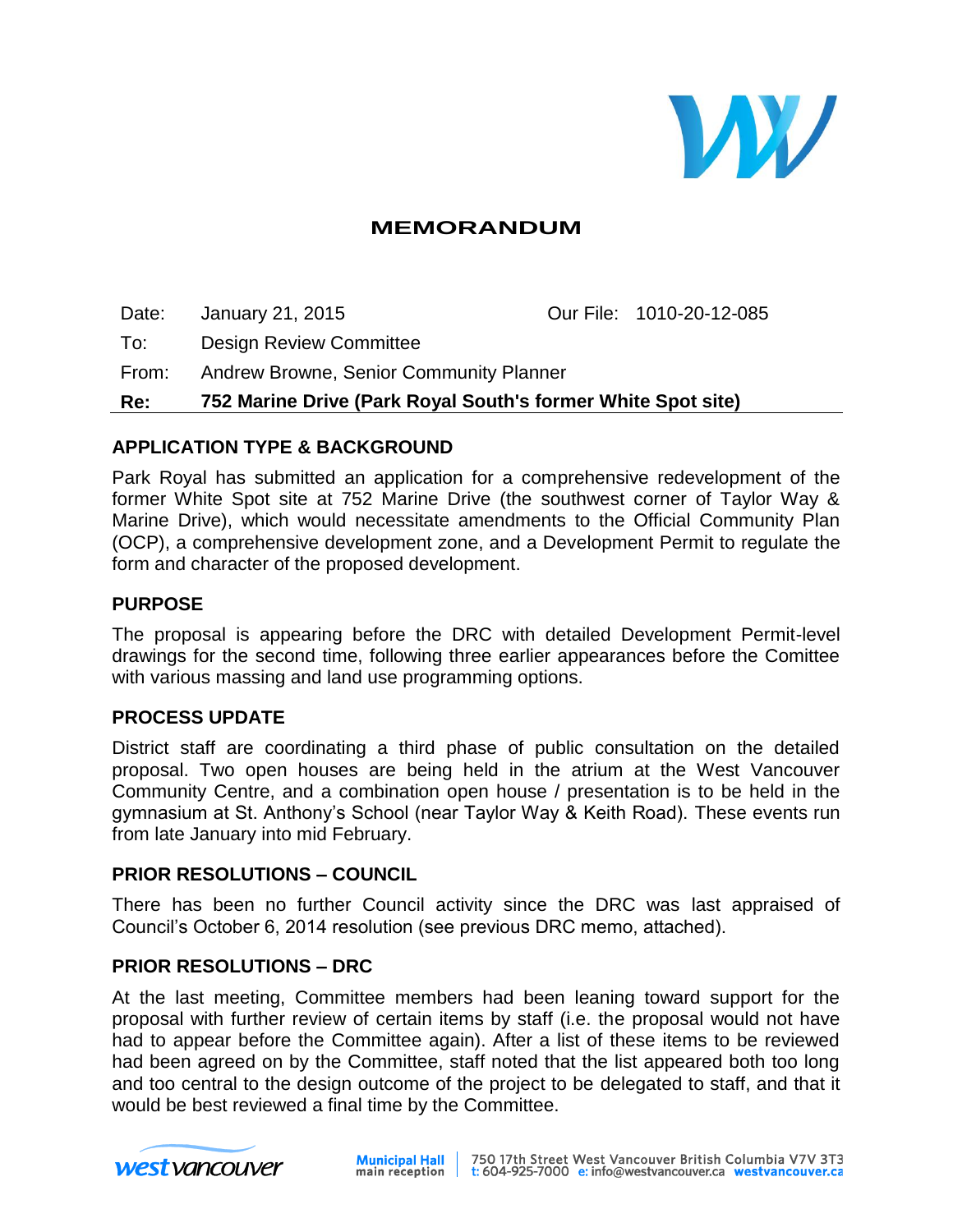On November 20, 2014, the Design Review Committee passed the following resolution:

*THAT the Design Review Committee has reviewed the two towers for "The Residences at Park Royal" and recommends RESUBMISSION that addresses the following concerns:*

- *further development of the west tower with respect to the relationship to the street and the relationship between height and proximity to Marine Drive;*
- *provide the heights of the neighbouring buildings for comparison;*
- *to further develop the iconic nature of the east tower face along Marine Drive;*
- *further development of the galleria northeast corner and south terminus, and consider a semi-indoor/outdoor treatment;*
- *a more transparent podium on Marine Drive;*
- *design development of the south and southwest facades for solar control and architectural rhythm;*
- *develop a comprehensive sustainability strategy from an energy efficiency perspective, determine if geo-exchange is viable and review building envelope performance;*
- *develop ends of all pedestrian axis, further develop edges of village square, simplify materials at southeast corner where paths merge, further development of level four landscape areas, provide planting plan or representative plant schedule, and create stronger link east/west along Main Street to the rest of the mall.*

## **CURRENT PROPOSAL / DISCUSSION**

The applicant team worked from the end of November, through the holidays, and into January to respond to the DRC's November direction. A summary of changes are provided below alongside each item identified by the DRC as requiring refinement.

further development of the west tower with respect to the relationship to the street *and the relationship between height and proximity to Marine Drive;*

The west tower has been reduced to 12 storeys (height of roof level is 39.8 m or 130.6 ft) from 15 storeys (height of roof level is 49.25 m or 161.6 ft). This is a reduction of three storeys and 9.45 m (31.0 ft).

While the proposal has had a small drop in density (from an FAR of 2.99 to an FAR of 2.95 over the combined lands under the jurisdiction of the District of West Vancouver and the Squamish First Nation), the majority of the floor area attributable to the reduced number of storeys has been reallocated throughout the site – for example, in an additional storey on the podium (from 3 to 4 storeys), in the west tower's 'wedge' shape being extended further west by approximately four metres, and in the addition of one storey to the east tower (from 26 to 27 storeys).

Additional canopy detailing has also been provided at street level.

*provide the heights of the neighbouring buildings for comparison;*

Provided; see drawing package.